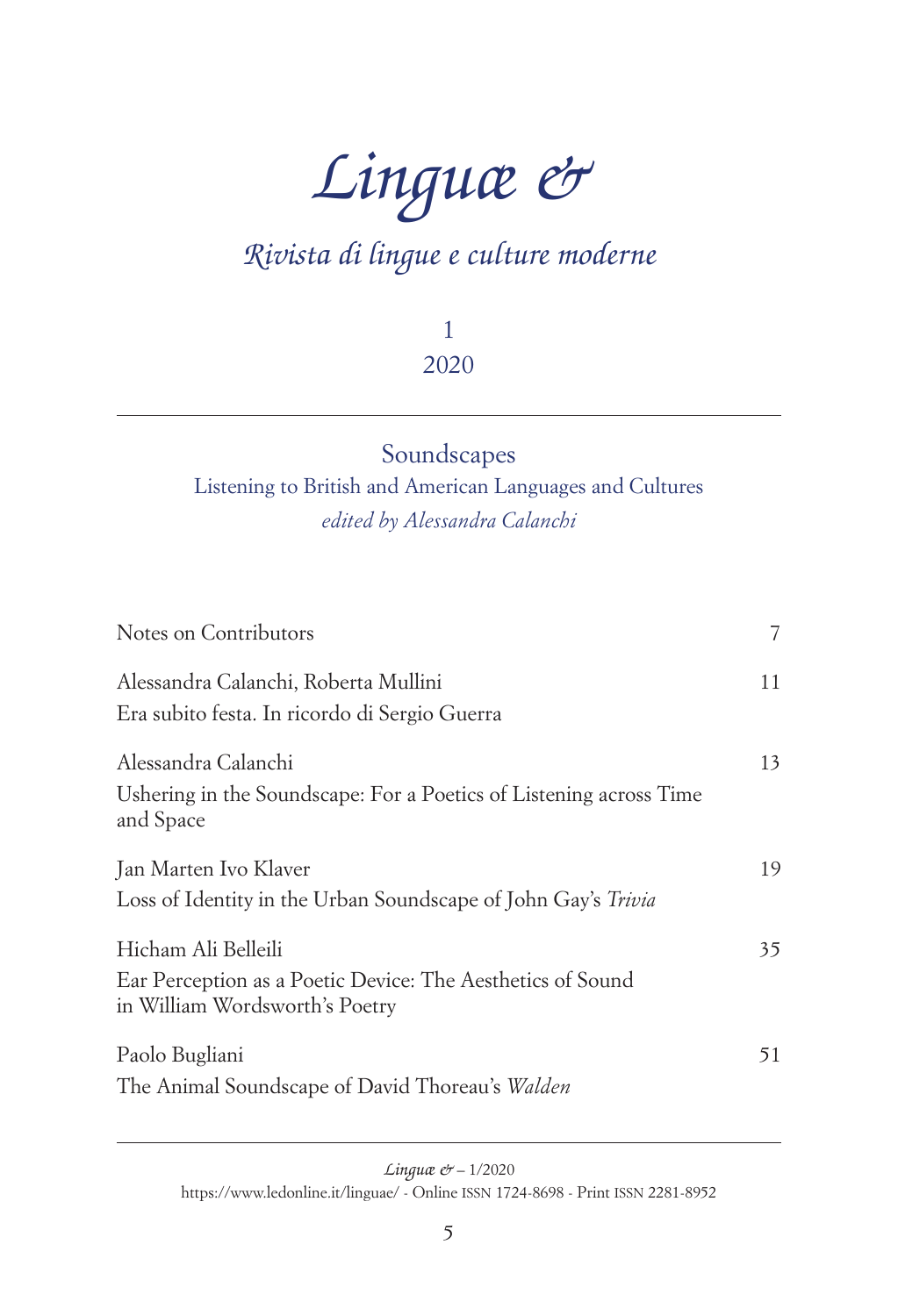| Federica Zullo                                                                                                | 77  |
|---------------------------------------------------------------------------------------------------------------|-----|
| Roaring Trains and Ringing Bells: A Stylistic Analysis of Soundscape<br>in Charles Dickens's Dombey and Son   |     |
| Rosella Mamoli Zorzi                                                                                          | 91  |
| Silence and Voices in James's Venice                                                                          |     |
| Adriano Elia                                                                                                  | 103 |
| Langston Hughes. <i>Interplay</i> , bebop & hip hop                                                           |     |
| Carla Tempestoso                                                                                              | 119 |
| Silences that Ride the Air: Soundscaping Slavery in Caryl Phillips's<br>Crossing the River                    |     |
| Maria Elisa Montironi                                                                                         | 133 |
| The Soundscape of Ophelias Zimmer / Ophelia's Room                                                            |     |
| Ilaria Moschini, Johnny Wingstedt                                                                             | 155 |
| Singing Corporate Social Responsibility: A Multimodal Analysis<br>of the 2018 Budweiser Super Bowl Commercial |     |
| Maria Elisa Fina                                                                                              | 173 |
| The Sound of Art: Soundscape in Pictorial Descriptions                                                        |     |
| Enrica Rossi                                                                                                  | 193 |
| Mani che cantano e occhi che ascoltano. La percezione musicale                                                |     |
| nei non udenti<br>(Hands that Sing, Eyes that Listen: How the Deaf Perceive Music)                            |     |
| <b>RECENSIONI</b>                                                                                             | 201 |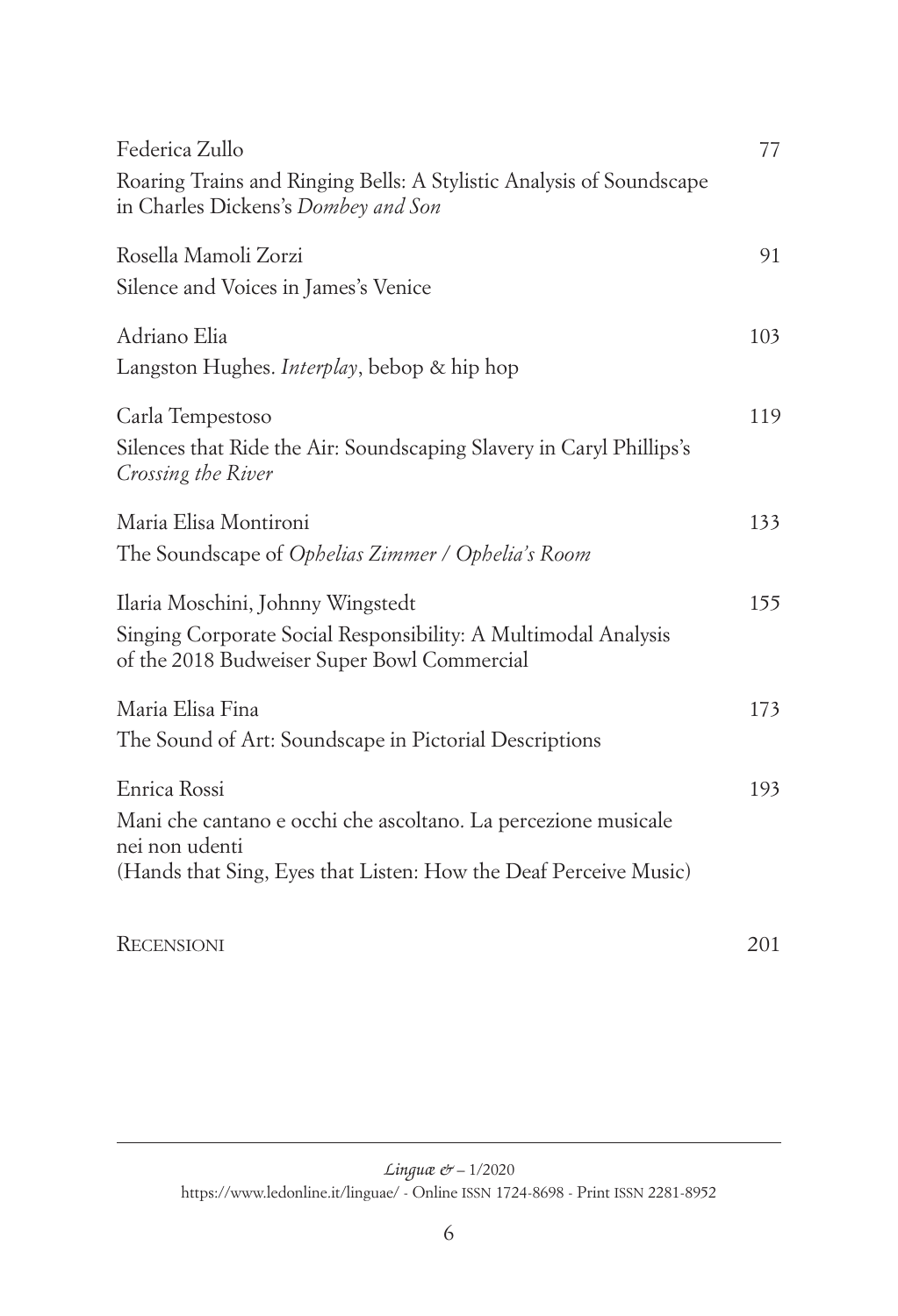# The Sound of Art: Soundscape in Pictorial Descriptions

## Maria Elisa Fina [mariaelisa.fina@unive.it](mailto:mariaelisa.fina@unive.it)

*Università Ca' Foscari Venezia*

doi:<https:doi.org/10.7358/ling-2020-001-fina>

Abstract – This study reports on an investigation of soundscape in twenty audiodelivered pictorial descriptions in English specifically designed for children, available on the official website of the Museum of Modern Art (MoMA) in Manhattan. The scripts of the pictorial descriptions were retrieved from the website's dedicated section and annotated by means of QDA Miner Lite, a software for qualitative analysis. Drawing on van Leeuwen's criteria for the analysis of soundscape (1999), the scripts were annotated according to a set of codes (type of speaker, speech, music, sounds, prosody) and then analysed in order to investigate how the different semiotic resources are combined to enhance children's art experience. The results show that soundscape in the pictorial descriptions entails a complex web of significances, which challenge children's observation skills and stimulate critical thinking. Furthermore, the use of soundscape may also result in edutainment strategies, which include gamification and dramatization.

Keywords – Soundscape; Pictorial descriptions for children; Immersive triggers; Content-specific music; Evocative sounds.

#### 1. Soundscape, Cultural Heritage and Museums

"If a barge (or boat) could talk, what would it say about the people who sailed in it?" 1 British award-winning sound designer Nick Ryan was asked by the Greenwich National Maritime Museum (London) to create a soundscape of effects to surround Prince Frederick's barge. By using special "invisible speakers", Ryan recreated the physical sounds of the boat moving through the water: the sloshing of waves against the wooden hull, the creaking of oars, and Handel's *Water Music* which was performed by an orchestra on an adjacent

<sup>1</sup> <https://www.feonic.com/blog/museum-soundscape> (05/12/ 2019).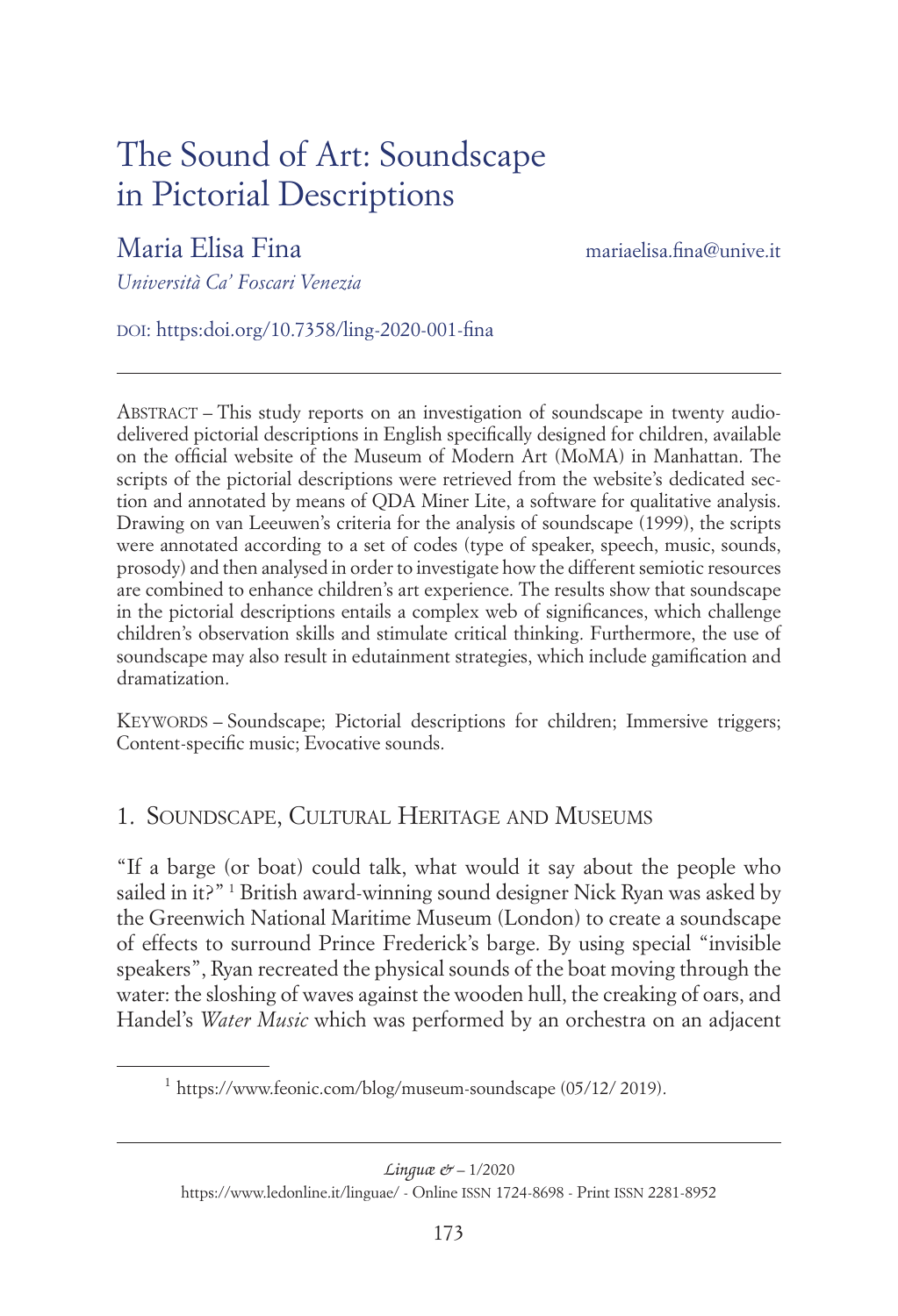barge on the Thames. This example of immersive museum exhibit design relies on sophisticated technology, the same technology that allows museums to offer their visitors emotionally engaging experiences.

The power of sound in cultural heritage experience dates back to long before modern technologies. Tilden, the father of heritage interpretation, gives an interesting example of interpretation in the Navajo Reservation of the Canyon de Chelly:

[...] And they stood there for a long time looking at this perfectly magnificent world, with the background of nature behind it. And then a Navajo came out from a little side canyon and stood on a rock in front of the White House and sang a song; and my friend said: "[…] the story of a man, with the great background of geology behind it, and then the expression of a living being illustrating the thought and the life of the people. (Tilden 1977, 37)

Although here sound is accidental and does not occur in a museum context, it can be considered exemplary of its potential for enhancing appreciation of cultural heritage. Indeed, the song sung by the Navajo not only resonates within the geological landscape, but also gives voice to the Navajo Culture, thus offering visitors a unique experience of it. Soundscape in museum settings started to develop as a research area only around 2013. Cluett defines three stages in the development of sound in American curatorial practices: ephemeral (sound as a concept and phenomenon), immersive (sound as an artistic medium), and invasive (awareness of the existence of 'sound art') (Cluett 2014).

As Bubaris rightly notes, museums have always been considered "places of silence", with "the silent visitor standing still in front of an exhibition and gazing intently", even though human presence and activity necessarily imply sound. Over the last few decades, however, museological theories and practices have explored alternative exhibit designs that consider sound no longer a problem, but a powerful tool to enhance visitors' experience (Bubaris 2014, 391). Bubaris identifies two different cultural practices of museum sound design. One involves creating a multisensory dynamic environment where visitors are not just silent receivers but also agents in harmony with the environment. Motivated by the need to integrate – rather than separate – the reality of life into the ideology of art, Voegelin proposes ten museum "soundwalks" or "phonographic expeditions" (Voegelin 2014, 121; see also Kannenberg 2016) – as written instructions that invite the visitors to listen to the surrounding physical environment as they explore the museum.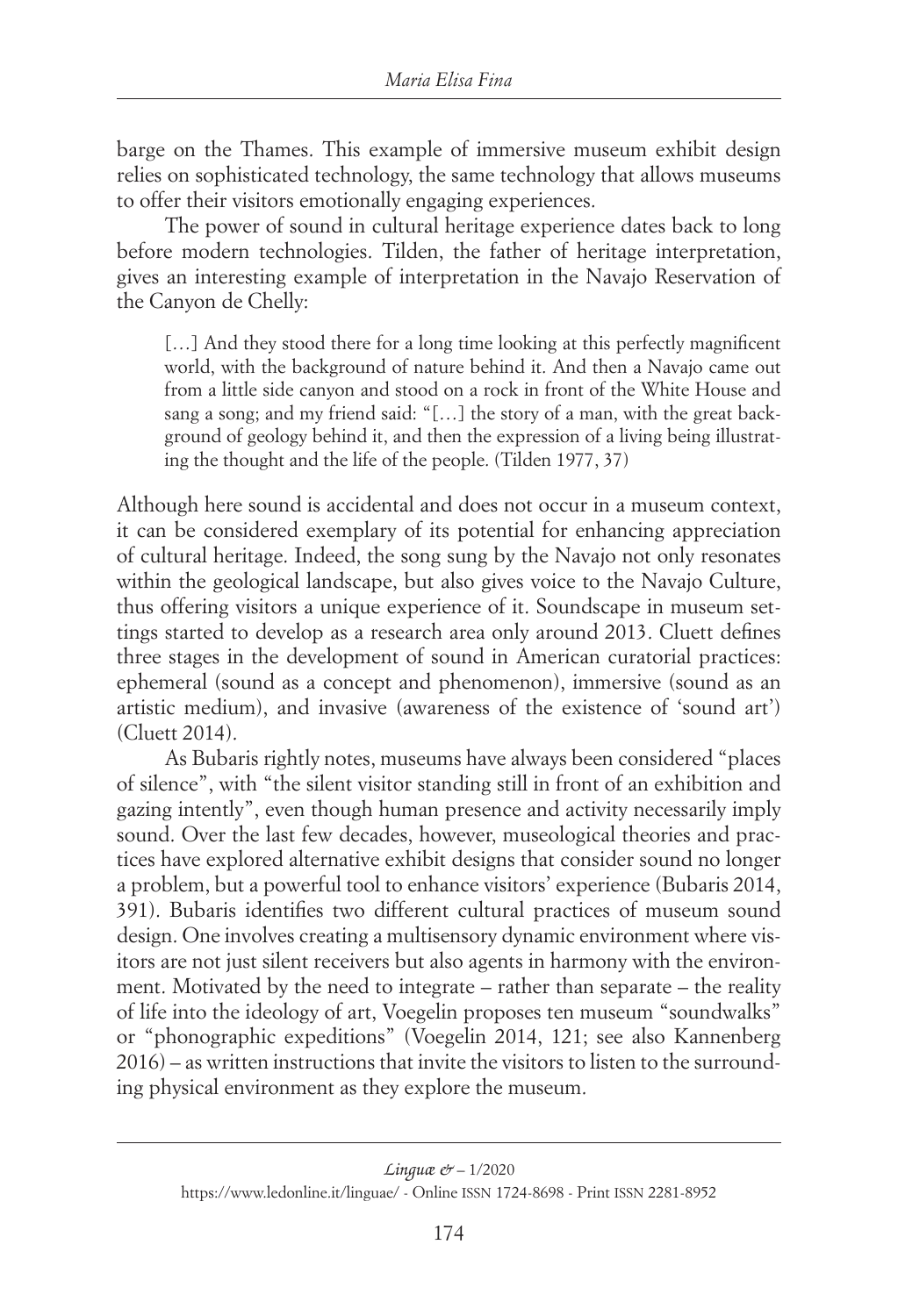The second practice of museum sound design identified by Bubaris involves the "dramaturgical use of sound for underscoring the narrative structure of an exhibition" (Bubaris 2014, 392), such as the use of background music to unify the exhibited objects into thematic subsections. Relevant to this practice is a recent study by de Jong, who analyses the use of sound and silence in three Polish history museums. Both diegetic and non-diegetic sounds (e.g. machine guns and explosions) are used as "immersive triggers" (de Jong 2018, 90) that place visitors in the past (Krakow under Nazi occupation). Furthermore, they serve a "sentimental education", since they mirror what must have been the feelings experienced by the characters of the represented past.

A third practice of museum sound design is Neves's "soundpainting" (2012), in which the audio description for the visually impaired is enriched with music and sounds and, where possible, touch. Neves also gives an example of "enriched descriptive guide" (2016), by which the user's multisensory experiences are stimulated by providing thinking prompts which encourage cognitive and/or physical exploration.

The study presented in this paper focuses on soundscape embedded in the description of artworks and illustrates an investigation of audio-delivered pictorial descriptions for children retrieved from the website of the Museum of Modern Art (New York). The investigation sheds light on soundscaperelated strategies that have been adopted to make contents accessible to children and enhance their appreciation of art.

#### 2. THEORETICAL BACKGROUND

The theoretical model used in this study is van Leeuwen's 'soundscape' (1999), defined as a composite semiotic system consisting of speech, music, and sounds. Everyday life offers countless situations in which we may find ourselves immersed in soundscapes, where different types of sound interact at different degrees of loudness. Soundscape is "rarely fixed and static [as] the presence, relevance and interaction of sounds constantly change over time, either spontaneously or as a result of sound manipulation" (Francesconi 2014, 109). Such manipulation occurs for example in films, where diegetic sounds are amplified or reduced to mark specific aspects of the scene, while non-diegetic sounds are added to impact the audience's emotions. 'Sound',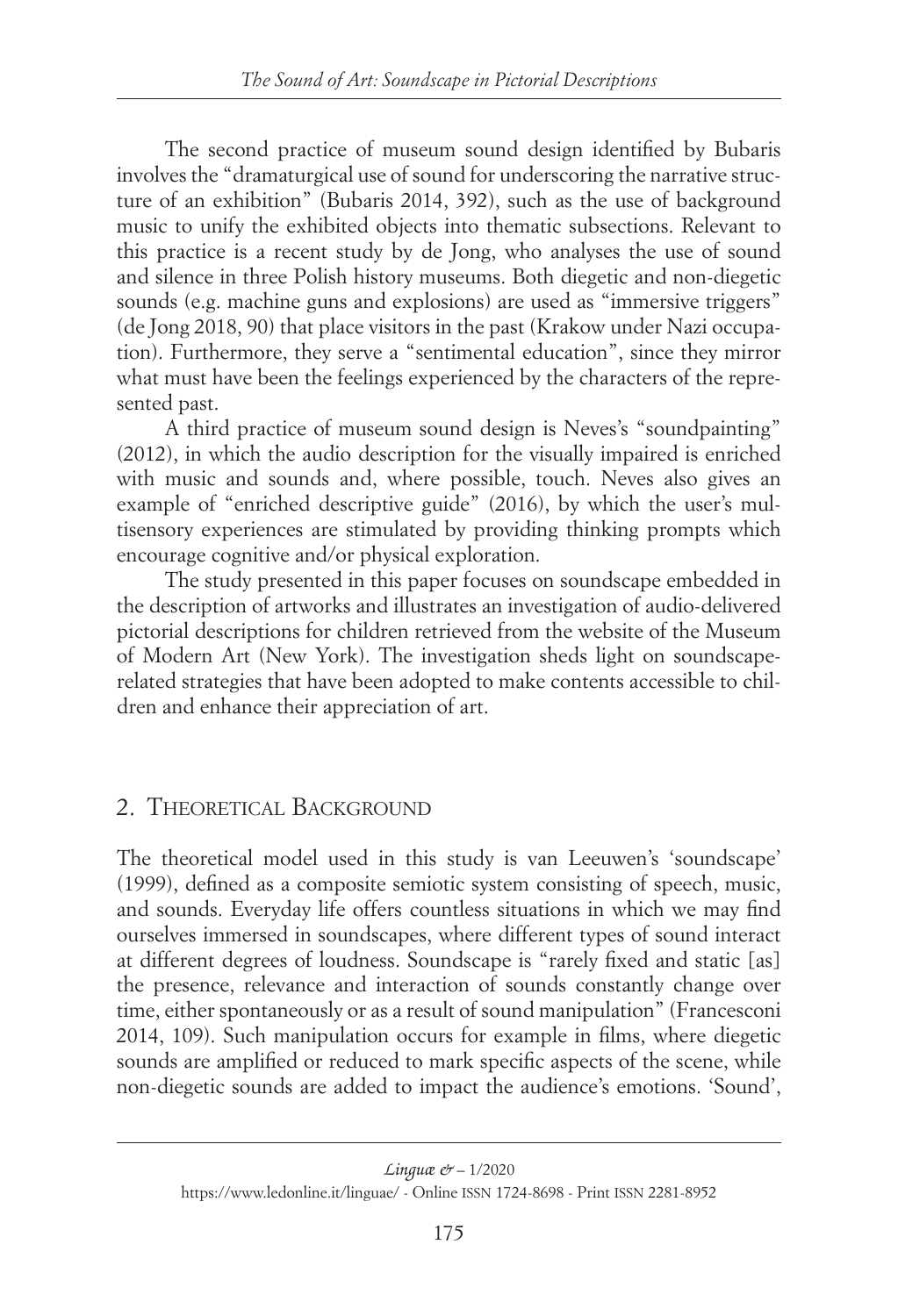however, does not refer to sounds from external sources only; it also relates to the way we use voice. As Cluett rightly notes, voice itself is physical sound: "the same voice that whispers can also sing, shout, and scream" (Cluett 2014, 116). In everyday communication we tend to adjust voice pitch, loudness, and intonation according to what the context requires or the effect we want to produce on the listener.

Van Leeuwen's model consists of an analytical framework which investigates speech, music, and sounds as interrelated phenomena, in terms of "sound-as-sound", "sound-as-music" or "sound-as-language" (van Leeuwen 1999, 6). Indeed, the model aims to "*integrate* speech, music and other sound" (4; emphasis in the original) and provides specific terminology for describing the integration of the three elements in all their potential. Van Leeuwen gives the examples of a variety of sound events including popular songs, radio and television programmes, commercials and soundtracks, which he analyses using six parameters. These parameters do not provide a code, but are considered as tools to establish some "*meaning potential*" (10; emphasis in the original) always to be referred to the specific context in which the sound event occurs. The parameters are the following:

- 1. Perspective, i.e. the relative loudness of simultaneous sounds which places sounds at different distances from the speaker;
- 2. Time and rhythm, i.e. the tempo characterising sounds;
- 3. Interaction of voices, i.e. how the plurality of voices involved in the soundscape intertwine (by taking turns or simultaneously);
- 4. Melody, which is realised through pitch movement, pitch range and pitch level, with pitch being modulated in order to convey specific emotions;
- 5. Voice quality and timbre, which includes varying degrees of tension, roughness, breathiness, loudness, pitch register, vibrato;
- 6. Modality, which refers to the degree of truth assigned to a sound and is determined by a combination of the previous features.

The pictorial descriptions we are about to analyse can be defined as 'soundscapes' because they all include (script-based) speech, music, and sounds. What mainly interests our analysis is how these three elements interact to create meaning, facilitate understanding and generate children's involvement, with a special focus on the semantic and cognitive relations activated by soundscape. The main reference criterion of van Leeuwen's model is the interaction of voices, with 'voice' intended here in terms of both 'voice as speaker', with his/her generic or specific role within the narration, and 'voice as semiotic resource', which includes music, sounds, and prosody (pauses,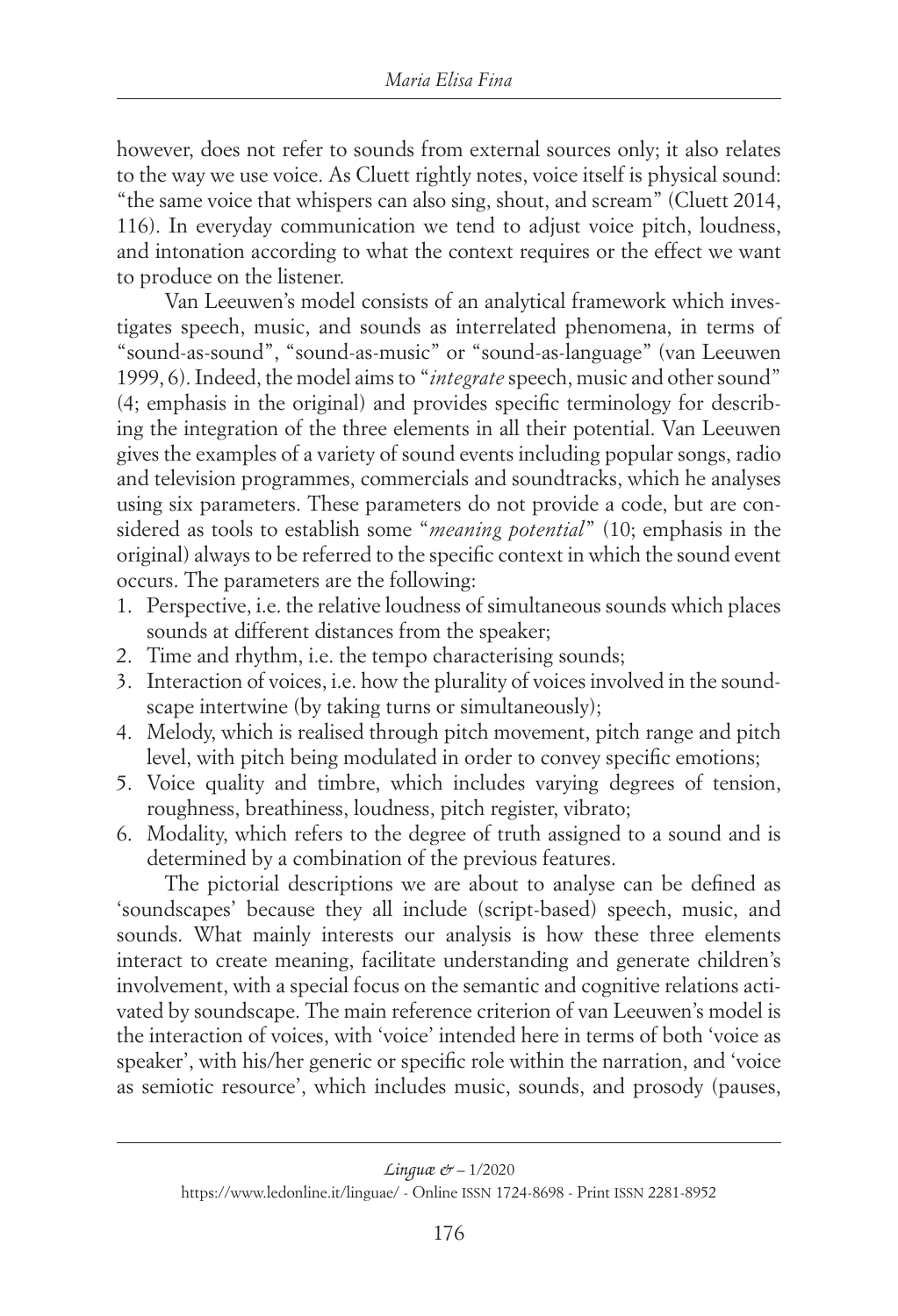pitch, loudness, etc.). We will also refer to perspective, melody and voice quality, when relevant.

#### 3. The study: data, methodology and research questions

The data include twenty pictorial descriptions in English downloaded from the *Kids* section of the MoMA's website 2 (see *Tab. 1*):

| 1. The Red Studio                            | 12. The Migrants Arrived in Great Numbers  |
|----------------------------------------------|--------------------------------------------|
| (Henri Matisse)<br>2. Broadway Boogie Woogie | (Jacob Lawrence)<br>13. Christina's World  |
| (Piet Mondrian)                              | (Andrew Wyeth)                             |
| 3. One: Number 31                            | 14. Untitled                               |
| (Jackson Pollock)                            | (Mike Kelley)                              |
| 4. Vir Heroicus Sublimis                     | 15. Splatter Chair I                       |
| (Barnett Newman)                             | (Richard Artschwager)                      |
| 5. The Dream                                 | 16. Guitar                                 |
| (Henry Rousseau)                             | (Pablo Picasso)                            |
| 6. Frontal Passage                           | 17. The Magician                           |
| (James Turrell)                              | (Jean Dubuffet)                            |
| 7. House by the Railroad                     | 18. Flag                                   |
| (Edward Hopper)                              | (Jasper Johns)                             |
| 8. The Sleeping Gypsy                        | 19. Unique Forms of Continuity in Space    |
| (Henri Rousseau)                             | (Umberto Boccioni)                         |
| 9. The Piano Lesson                          | 20. Martin, Into the Corner, You Should Be |
| (Henri Matisse)                              | Ashamed of Yourself                        |
| 10. <i>Still Life</i> #30                    | (Martin Kippenberger)                      |
| (Tom Wesselman)                              |                                            |
| 11. Dynamic Hieroglyphic of the Bal Tabarin  |                                            |
| (Gino Severini)                              |                                            |

*Table 1. Corpus of MoMA Kids pictorial descriptions*<sup>3</sup>

Each pictorial description lasts about two minutes and can be listened to on the website itself. While it is played, the screen displays the picture of the artwork and the script of the recording. The contents of the scripts were copied and pasted in single Word files, compared with the recordings to check con-

<sup>&</sup>lt;sup>2</sup> The pictorial descriptions in *Tab. 1* are those available at the time of the research.<br><sup>3</sup> Due to re-organisation of the MoMA website, pictorial descriptions 3, 4, 5, and 8

may be no longer available on the website.

[https://www.ledonline.it/linguae/ - Online](https://www.ledonline.it/linguae/) issn 1724-8698 - Print issn 2281-8952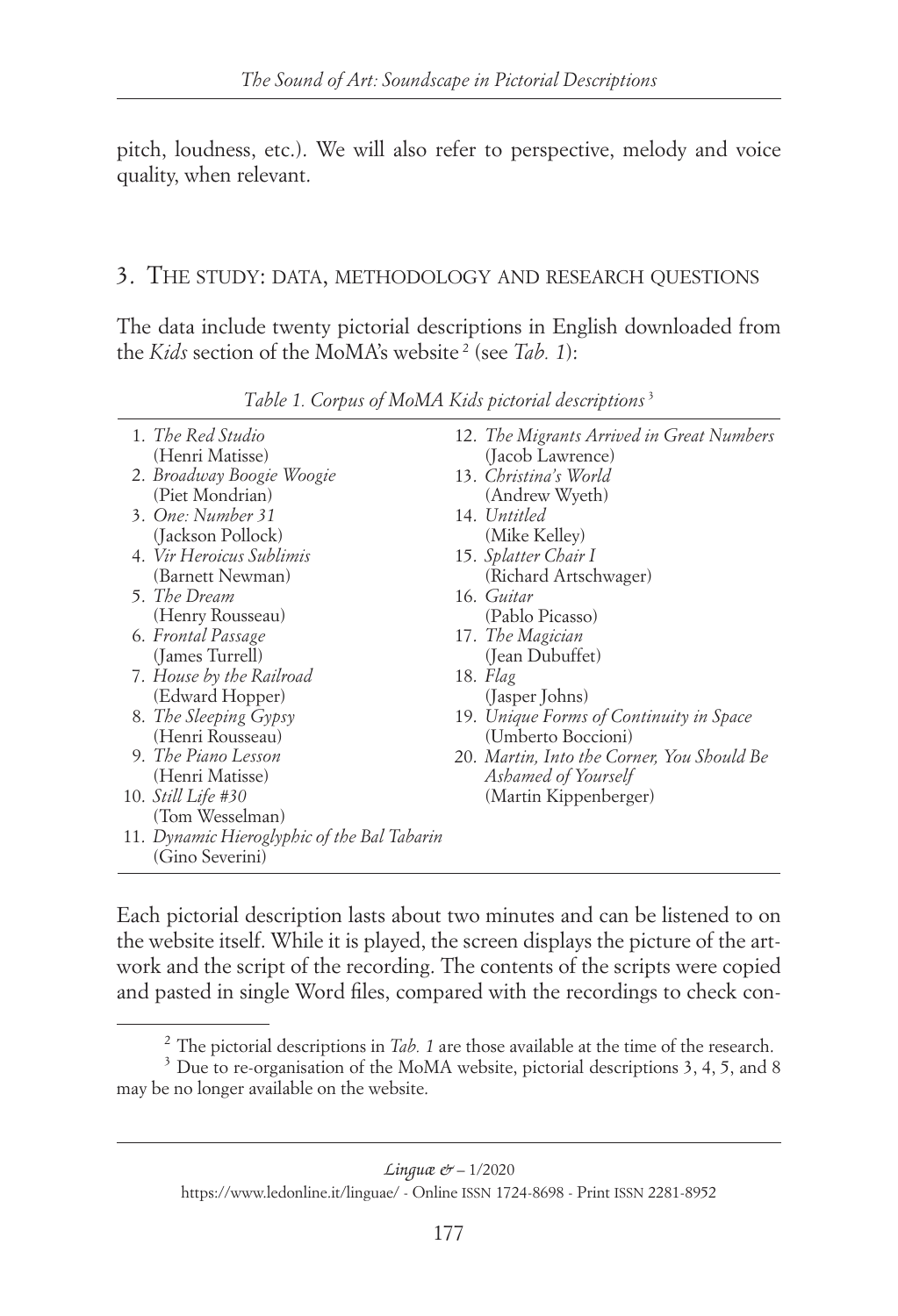sistency, and then annotated by means of QDA Miner Lite<sup>4</sup>, a software for qualitative data analysis. This software allows users to annotate the data by creating codes and assigning them to selected text segments. The segments labelled with a specific code can then be retrieved, and co-occurrence with other codes can also be displayed.

Considering van Leeuwen's criteria for the analysis of soundscape (1999), five code categories (or node codes) were created: 'type of speaker', 'speech', 'music', 'sounds', prosody'. Each category included a set of associated codes.

The category 'type of speaker' includes the types of speaker – apart from the narrator – who might intervene in the description. These could be:

- actor, i.e. a voice impersonating a character;
- young visitors, i.e. children interacting with the narrator, for example answering the questions posed by the narrator.

The category 'speech' includes a set of codes which label content types and their communicative purposes. Although these codes do not constitute soundscape in its strict sense, we will see how they meaningfully combine with music or sounds. The related set of codes includes:

- invitation/instruction, e.g. to identify a detail in the painting;
- narrative question, i.e. a question regarding possible outcomes in the story represented in the painting and posed to sustain tension and keep the young visitor interested;
- didactic question, i.e. a *Wh-* question regarding the objects or characters represented in the painting (e.g. "Now what do you see?");
- rhetorical question, i.e. a question posed to catch children's attention and to introduce particular aspects of the artwork in a non-didactic way;
- question for description, e.g. a question posed by the narrator to indicate or describe details of the artwork (e.g. "But can you find the musician?");
- indirect invitation, i.e. a question or statement that implicitly invites the young visitor to imagine, feel, think, adopt a specific point view or identify something.

The category 'music' includes the following codes:

• narrative- /description-independent music, i.e. music that is neither explicitly nor implicitly linked to what is being narrated or described by the speaker;

<sup>4</sup> The software is developed by Provalis Research.

[https://www.ledonline.it/linguae/ - Online](https://www.ledonline.it/linguae/) issn 1724-8698 - Print issn 2281-8952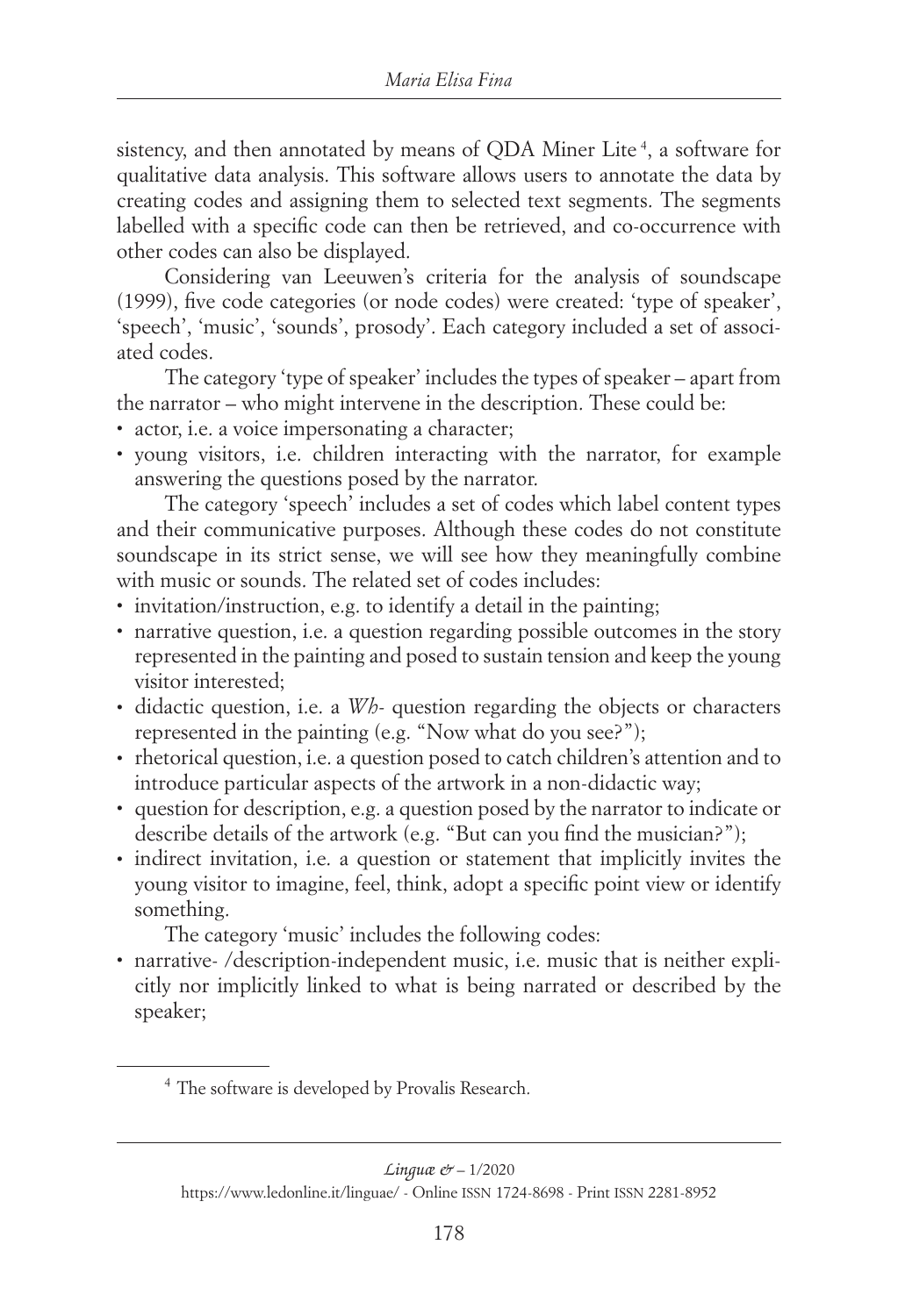- narrative-/description-specific music<sup>5</sup>, i.e. music that is relevant to the narrative, description, or main theme of the artwork;
- musical pattern, i.e. a short jingle accompanying specific portions of text;
- musical pause;
- perspective (overlaps with speech/sounds), as explained in section 2.

The category 'sounds' draws on a previous classification (Fina 2018, adapted from Crook 1999) and includes the following related codes:

- ambient sounds, i.e. sounds describing indoor or outdoor environment, e.g. sounds reproducing nature or sounds reproducing the bustle in a train station when a train station is mentioned by the narrator;
- sound signals, i.e. conventionalised sounds marking the beginning or end of a section or action;
- confirmatory, evocative sounds, i.e. narrative-related sounds representing, confirming and reinforcing past or present actions, events, or situations (e.g. a door opening, etc.);
- impressionistic sound effects, i.e. particular effects applied to voice or sounds.

Finally, the category 'prosody' includes the following codes: pause, sentence stress, non-verbal emotional vocalisation (e.g. laughter), voice quality (e.g. lax vs tense), rhythm (which is determined by specific patterns of sentence stress, pausing, alliteration, etc.).

In line with van Leeuwen's model, the categories and related sets of codes are to be considered not as operating separately, but as interrelated features which meaningfully integrate with each other. The different voice of a different speaker may imply a different role in narration, and this different role might in turn be marked by different voice quality and/or prosody compared to the main narrator. When purposely combined with speech, music and sounds can enhance narration and description significantly and increase interactivity between the child and the artwork. In the light of these observations, the analysis of soundscape in the pictorial descriptions addresses the following research question: *How does soundscape shape the description of the artwork and the relationship between children and the artwork in the MoMa Kids audio-delivered pictorial descriptions?* The analysis of soundscape will include a discussion on the possible semantic and cognitive relations that soundscape may determine, as well as on the possible effects that specific combinations of features may imply in terms of content uptake and visitor involvement.

<sup>&</sup>lt;sup>5</sup> For a full account on narration- /description-dependent and narration- /description-specific music, see Fina 2018.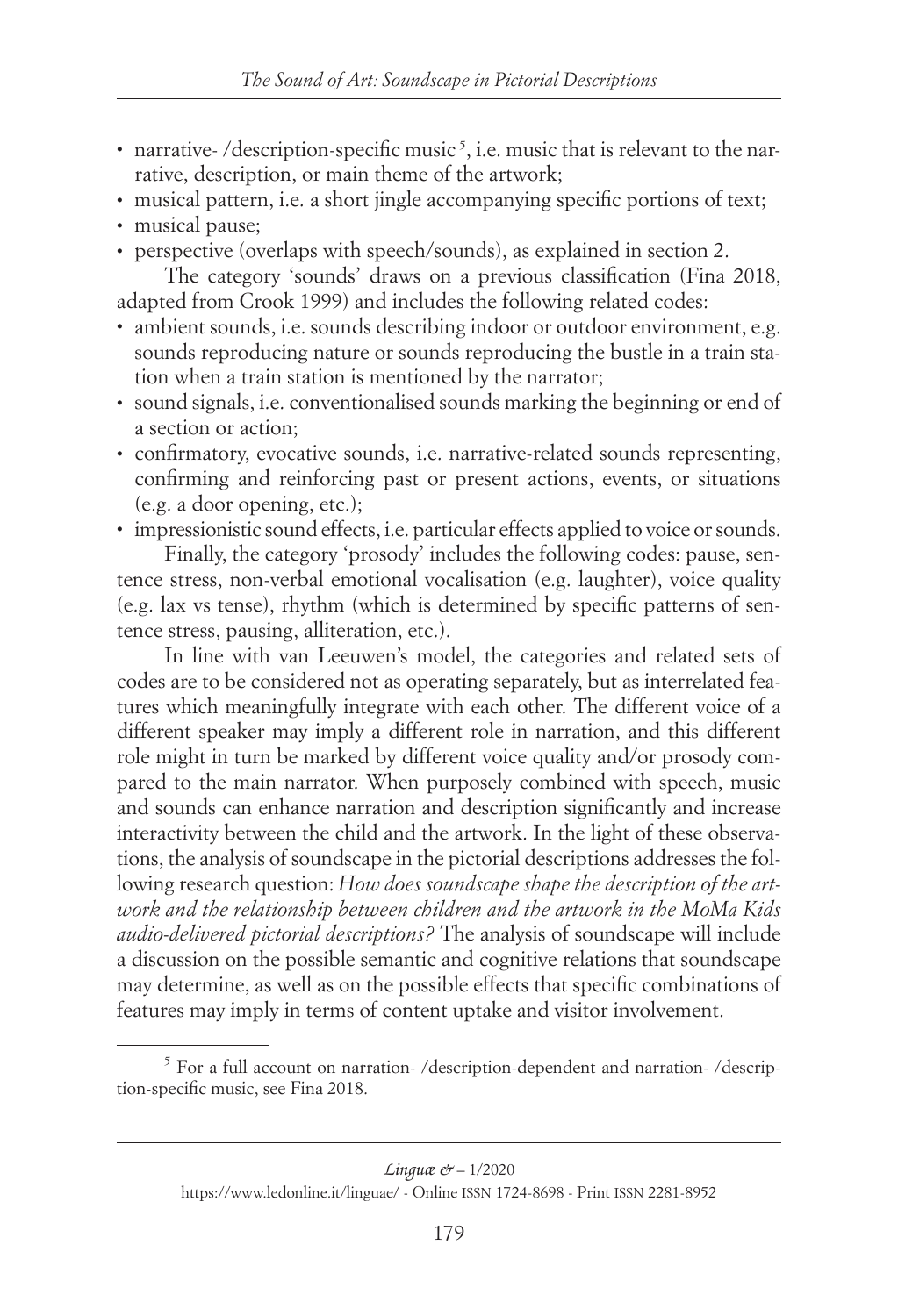#### 4. Analysis of Soundscape in the *MoMA Kids* Pictorial Descriptions

We will begin the analysis by looking into the category 'type of speaker' in order to see how second speaker's intervention shapes the pictorial soundscape and what the implications could be in terms of content uptake and visitor involvement. Actors are usually employed to bring the artwork to life by unveiling the story behind it, as in excerpt 1:

1. [metronome ticks] [piano music scale "C-D-E-F-G-F-E-D-C" at the same tempo as the metronome ticks] [Actress impersonating the piano teacher]: *Encore une fois*, Pierre. Do it again! [piano music scale] No, no, no! [piano music scale interrupted abruptly with pressure on multiple keys] Tickle ze keys, not pound! Again, please! [piano music scale – lower loudness]

 [Male narrator]: Artist Henri Matisse painted this picture of his son's [end of scale] [end of metronome] piano lesson. […]

(Henri Matisse, *The Piano Lesson*)

Soundscape here is activated at multiple levels: voice, language, music and sounds. The scene of Matisse's son's piano lesson is brought to life by an actress who impersonates a strict piano teacher. The actress's first utterance is in French (*Encore une fois*) and then repeated in English, but with an unmistakable French accent, particularly audible in the pronunciation of the word "no" and in the substitution of the 'th' sound with /z/ ("ze keys"). The sound of the French language is used here as an "immersive trigger" (de Jong 2018), as it places the young listener in the French context in which the painting was conceived and produced. The scene is enhanced not only by the local flavour conveyed by the sound of the French language, but also by the sound of the metronome, which opens the scene followed by the music scale performed on the piano at the same tempo as the metronome beats. At the level of prosody, the annoyance of the piano teacher is conveyed by the exclamation "No no no!" and by sentence stress on the verb "pound". However, it is also matched by music, as the piano music scale is abruptly interrupted and multiple keys are pressed simultaneously, probably to convey the child's frustration at not being able to fulfil his teacher's expectations. The piano music scale resumes upon exhortation ("Again, please!") but much more softly, which takes the listener back to reality, signalling that the description of the painting is about to start.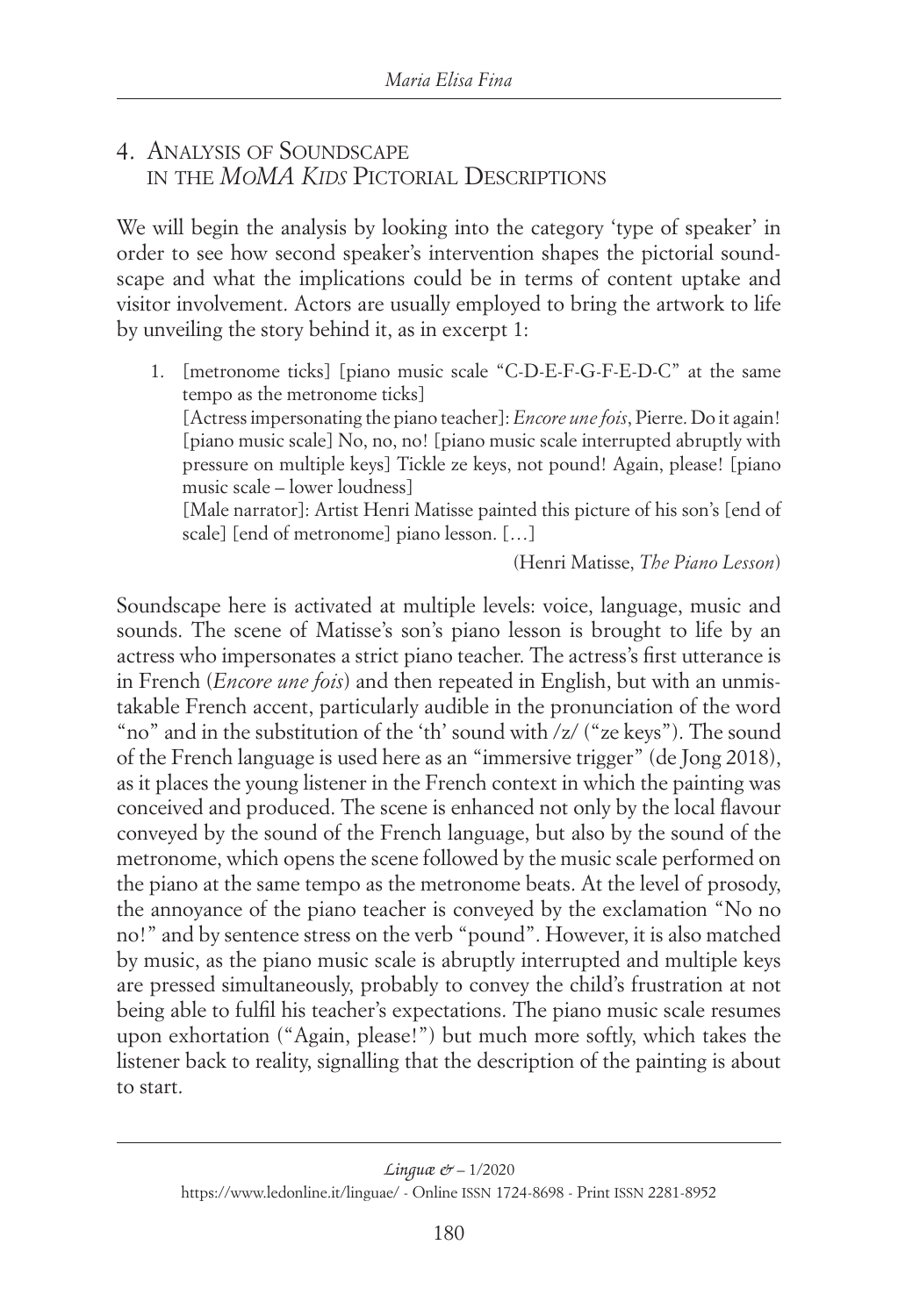In the following excerpt, instead, the actor interacts with the narrator (excerpt 2):

2. [Sound of steam train in the background] [Female narrator]: You're in a train car over 65 years ago, in America, leaving the deep south. [Actor impersonating the train driver]: [sound of train in the background] You'll be lucky if you find a place to sit – on this car every seat is taken. Excuse me, ma'am, you'll have to move your bag – i-it's blocking the aisle. [Female narrator]: But where are all these people going? [Actor impersonating the train driver]: They've left their homes and they're traveling north! Places like New York, Chicago [increased loudness]. [Female narrator]: Why? [Actor impersonating the train driver]: They're hoping to find work in the big cities. When so many people travel, it's called [P] a migration. Next stop, Philadelphiaaaaa! [increased loudness] [sound of train] [sound of train ends] [Female narrator]: Artist Jacob Lawrence created sixty pictures. […]

(Jacob Lawrence, *The Migrants Arrived in Great Numbers*)

In this pictorial description, an actor impersonates the train driver taking the migrants to the north of the US. Differently from excerpt 1, here the narrator herself is immersed in the scene, as she is on the train and asks the train driver what is going on ("But where are all these people going?" and "Why"?) The story represented in the painting is narrated by means of a dialogue between the narrator and the train driver, and the questions asked by the narrator, which could be labelled as 'didactic', actually lose their schoolish tone. Unlike what happens in other pictorial descriptions, these questions are not directly addressed to the listener but to the train driver. The fact that the train driver, and not the narrator, explains the key concepts about the painting neutralizes the formal distance between the expert narrator and the non-expert young visitor. This is visible for example in the utterance "When so many people travel, it's called [P] a migration", in which the distinct pause before the word "migration" emphasises the concept and makes it more memorable for children. More ambient sounds enhance the scene, like the reproduced noises and whistles of a steam train, or the marked accent of the English spoken by the train driver. Loudness plays a key role, too, emphasizing the words "New York, Chicago" and "Philadelphiaaaaa". The end of the sounds reproducing the train noises marks the end of dramatization, and the beginning of the description by the narrator.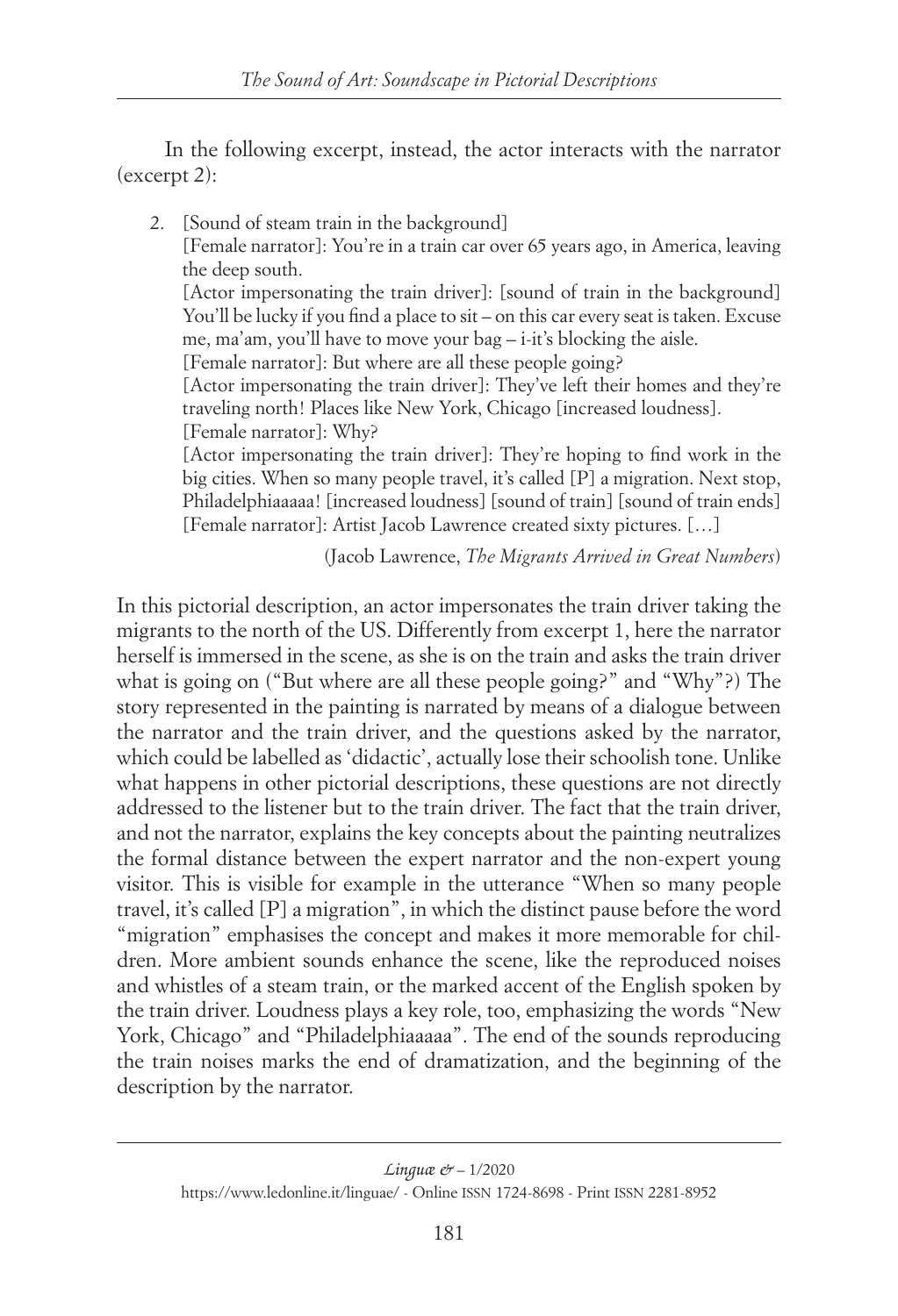A particular use of an actor's voice can be found in the pictorial description of *The Magician* by Jean Dubuffet. The only narrating voice is that of an actor, who voices the artwork by impersonating the Magician himself, as shown in excerpt 3:

3. [Actor impersonating the Magician]: Abrakadabra, allakazan! Behold the wizard, the magic man! [sound reproducing a charm] [evocative music begins, long-pressed alternating keys] [loudness of music decreases when speech begins] Hello, young sorcerer's apprentice! Allow me to introduce myself: I am called [P] Magician. I began my life as a couple of knotted, gnarly, twisted roots. A sculptor's magical imagination transformed me [P] into art! […]

(Jean Dubuffet, *The Magician*)

The spell cast by the Magician ("Abrakadabra, allakazan!") and the corresponding evocative sound immediately immerse the listener in a magic mood. Then, the Magician greets the young visitor ("Hello, young sorcerer's apprentice!") and introduces himself and starts telling his story, i.e. the story behind the artwork. At the extraverbal level, the surreal dimension is enhanced by evocative music in the background, characterised by alternating medium-pitched notes produced by sustained pressing of keys on an organ (or a similar instrument). The music conveys an aura of mystery, against which reverberates the vibrato, rough and tense voice of the Magician, which makes the story intriguing. Prosody masterfully keeps the listener's attention, with varied pitch range, short pauses emphasising important segments of information ("magical imagination transformed me [P] into art!"), and extra stress on the adjectives "knotted, gnarly, twisted", which emphasises the /n/ alliteration in "knotted and gnarly" and gives rhythm to the narration.

The three excerpts analysed so far are clear examples of edutainment, because the educational function of the museum experience is fulfilled by means of entertainment. The story behind the artwork is told by means of dramatization in order to make the contents more appealing, memorable and, as a result, more accessible to children.

In a few pictorial descriptions, children's voices may be found to interact with the narrator, as in excerpt 4:

4. [Male narrator]: Here, the artist Edward Hopper wanted his painting to be a portrait of the house. [P] How would you describe this house? [Kid 1]: It looks like the only house around, it's all alone.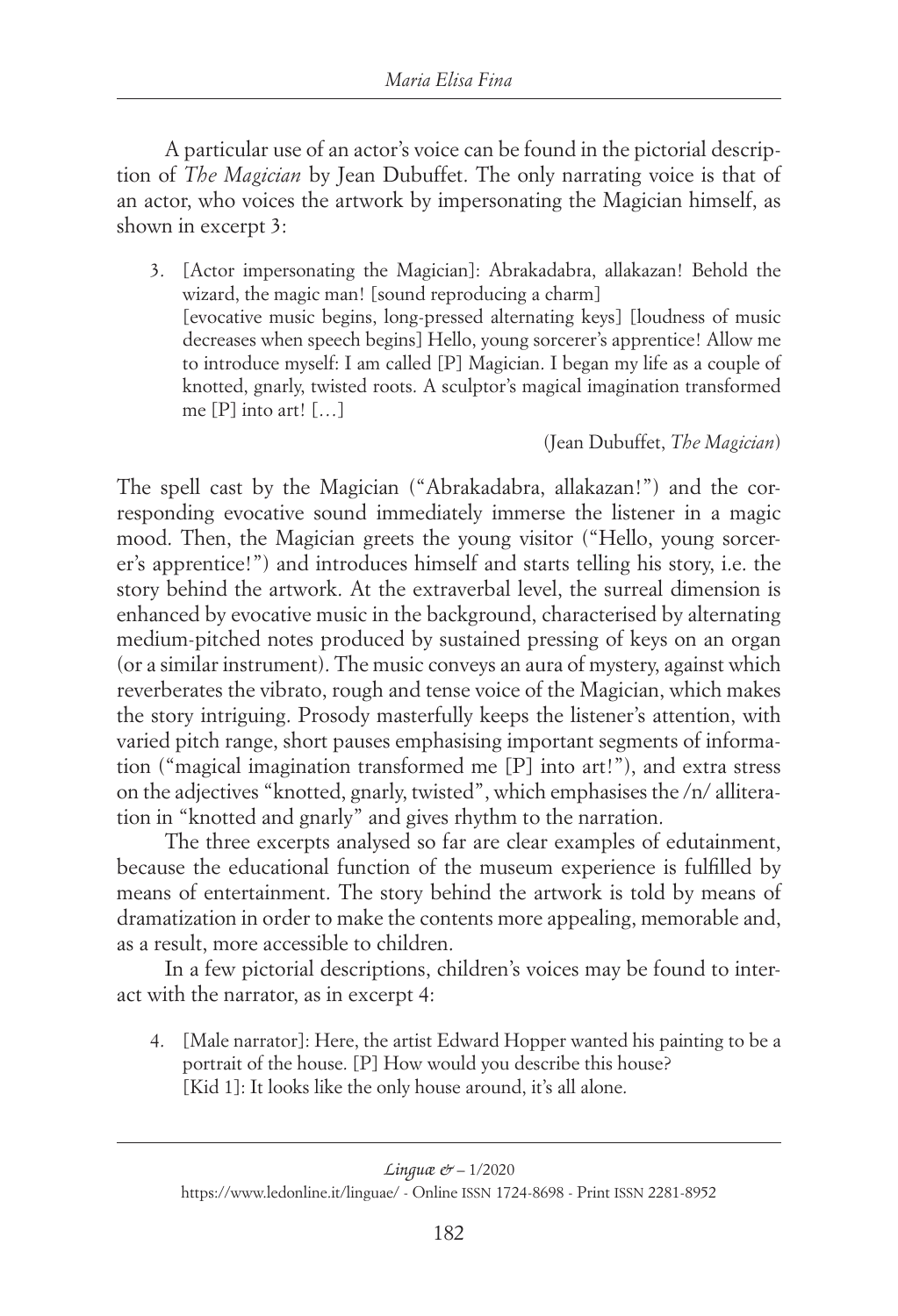[Kid 2]: It looks like it may be haunted!

[Kid 1]: Most of the shades are pulled down.

[Kid 2]: Maybe nobody's home or the people who lived there moved away.

(Edward Hopper, *House by the Railroad*)

The description of the painting is a dialogue between the narrator and two children, who answer the didactic question "How would you describe this house?" by sharing their observations about the depicted object. As in excerpt 2, such interaction reduces the formal distance between the expert narrator and the non-expert listener. The information about the painting will come not from a lecturing narrator but from an informal exchange of thoughts between peers (i.e. Kid 1 and Kid 2). Furthermore, this narration mode may also trigger the young listeners' critical thinking, as they will probably feel encouraged to develop their own ideas and feelings about the painting.

We will now focus on excerpt 5:

5. [Female narrator]: There are so many ways to look at this picture. You could see it as lots of blue, red and yellow squares and rectangles on a white background. Or you could think of things it reminds you of.

[Kid 1]: To me it's like the inside of a computer. [beeps of computer]

 [Kid 2]: I think it's a bunch of water pipes that go different ways. [sounds of pipes and water flowing in them]

[Kid 1]: Maybe a plan for a building, [sounds of elevators] with elevators going up and down. [sound of elevators]

 [Elevator voice]: Eighth floor: toys, games, and sporting goods – step to the rear, please!

 [Kid 2]: Hey, how about city streets! See the traffic pattern? [sounds of traf $f_{\rm I}$ 

 [Kid 1]: Yeah, like you're looking down at New York City from above! The red lights say, Stop, stop, stop!

 [Actor impersonating a driver]: Hey, bud! Get a move on! [sounds of traffic end]

(Piet Mondrian, *Broadway Boogie Woogie*)

In this case, the ideas shared by the children about what the painting might represent (i.e. "the inside of a computer", "water pipes", "elevators", "city streets") are enhanced by the corresponding confirmatory/evocative sounds. In particular, the sound of a climbing elevator is followed by the elevator voice announcing arrival on a floor where children will find games and toys.

[https://www.ledonline.it/linguae/ - Online](https://www.ledonline.it/linguae/) issn 1724-8698 - Print issn 2281-8952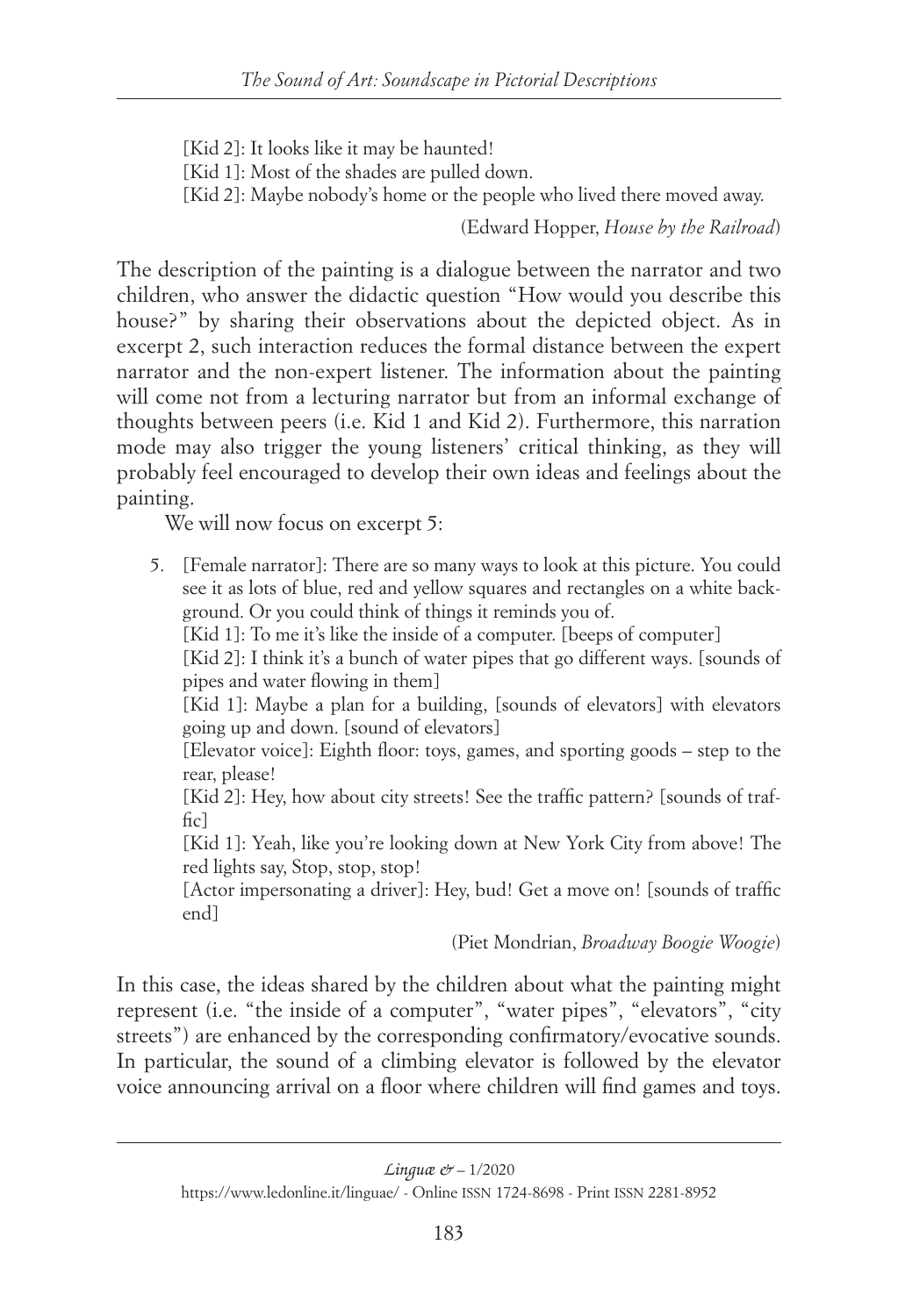In the last line, dramatization also provides a vivid picture of busy city streets, with an actor/driver prompting another driver to move on. Far from merely entertaining young visitors, this use of soundscape stimulates children's imagination and interpretation skills. At the same time, it encourages the appreciation of a kind of art which greatly differs from the realistic depiction of easily recognisable objects.

We will now look into the use of music and its role in pictorial description soundscape, by analysing the following excerpts:

6. [Male narrator]: He listened to jazz music [fast jazz music begins] as he swooped around dripping, pouring and flinging. Some people think this looks like the pattern of a crazy dance!

(Jackson Pollock, *One: Number 31*)

7. [Male narrator]: Now, look down in the bottom right-hand corner. [P] Can you find the letters V-A-L-S-E? [Viennese waltz begins] [music decreases in loudness when speech resumes] They spell *valse* – French for "waltz" – a dance where two people whirl round and round in circles!

(Gino Severini, *Dynamic Hieroglyphic of the Bal Tabarin*)

8. [Male narrator]: Look closely at the painting. [P] What clues can you find?  $[\dots]$ 

 [Kid 2]: She's got an instrument with her, maybe she's a musician? [music performed by a mandolin]

(Henri Rousseau, *The Sleeping Gypsy*)

In all three excerpts, the music is relevant to what the speaker is narrating or describing; but there are some differences. In excerpt 6 the jazz music begins after having been mentioned by the narrator ("He listened to jazz music"), whereas in excerpt 7 the waltz music begins after the spelling of the letters in the painting ("V-A-L-S-E") but *before* the word *valse* and its English translation are revealed by the narrator. In both cases music creates vivid pictures – of the making of the artwork in excerpt 6 and of the scene represented in the painting in excerpt 7 – but in excerpt 7 music also serves as a hint about the word made up by the letters. As for excerpt 8, it is worth noticing that the music is played by a mandolin, the instrument lying next to the sleeping gypsy. The description does not specify the instrument's name, but its music compensates for it.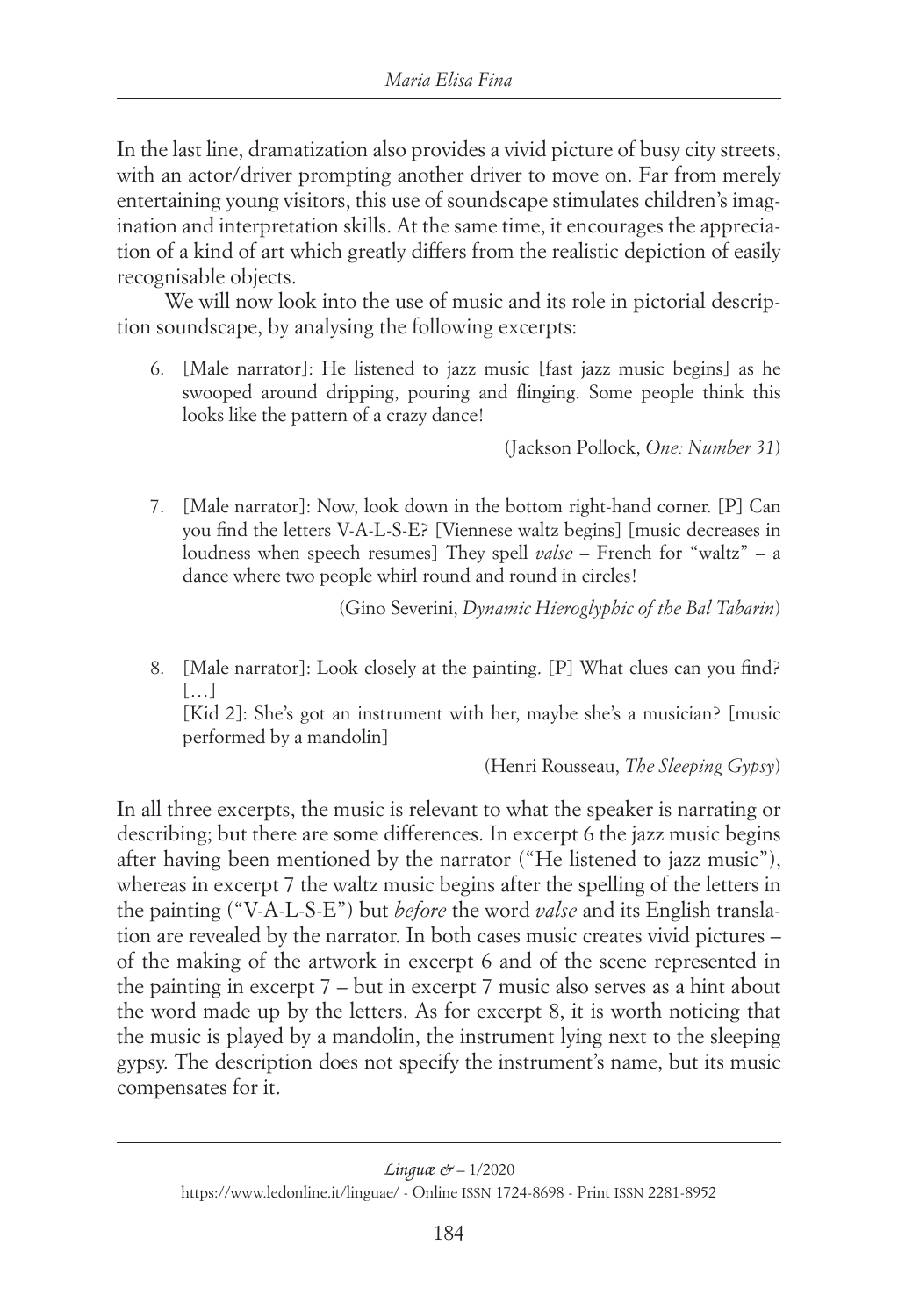In excerpt 9, content-specific music is combined with intervention by actors:

9. [American patriotic music begins] [music decreases in loudness when speech begins]

[Voices in unison]: I pledge allegiance to the flag of the United States of America, and to the […]

[Male narrator]: The artist Jasper Johns said:

 [Actor impersonating J. Johns]: One night I dreamed that I painted a large American flag, and the next morning I got up and went out and bought the materials to begin it! [patriotic music ends]

(Jasper Johns, *Flag*)

The American patriotic music that opens the pictorial description immediately sets the context in which the story of the flag is to be framed. Presumably, the underlying message for young visitors is that what they see is not just the American flag, but an important part of America's history, as the artist Jasper Johns tries to tell with his artwork. This assumption seems to be confirmed by the intervention of adult and children's voices that, in unison, solemnly recite the pledge of alliance to the flag. Alongside with the American patriotic music in the background, the story behind the painting is introduced through the words of the artist himself, interpreted by the voice of an actor <sup>6</sup>. This strategy might have important effects in terms of content uptake, too: a story told in first person is likely to be more effective and memorable than a story told in third person.

Another interesting use of music is shown in excerpt 10:

10. [Male narrator]: Now try this game: [suspense music of TV quiz with final drumroll] Look hard at the things on the table and try to memorize as many as you can. [drumroll ends] [sound signal] [music used in games during response time] [sound signal] Now, turn around so you can't see the picture [whistle-like sound effect reproducing turning] Don't peek. [musical pause] Okay, how many of the foods can you remember in ten seconds? [P] Ready! Set! Go! [jingle reproducing rhythmic sequence of musical notes with time ticking out in the background] [sound signal]

(Tom Wesselmann, *Still Life #30*)

<sup>6</sup> A similar strategy can also be found in the pictorial description of *The Dream* (H. Rousseau), in which an actress recites the poem composed by Rousseau for his painting.

[https://www.ledonline.it/linguae/ - Online](https://www.ledonline.it/linguae/) issn 1724-8698 - Print issn 2281-8952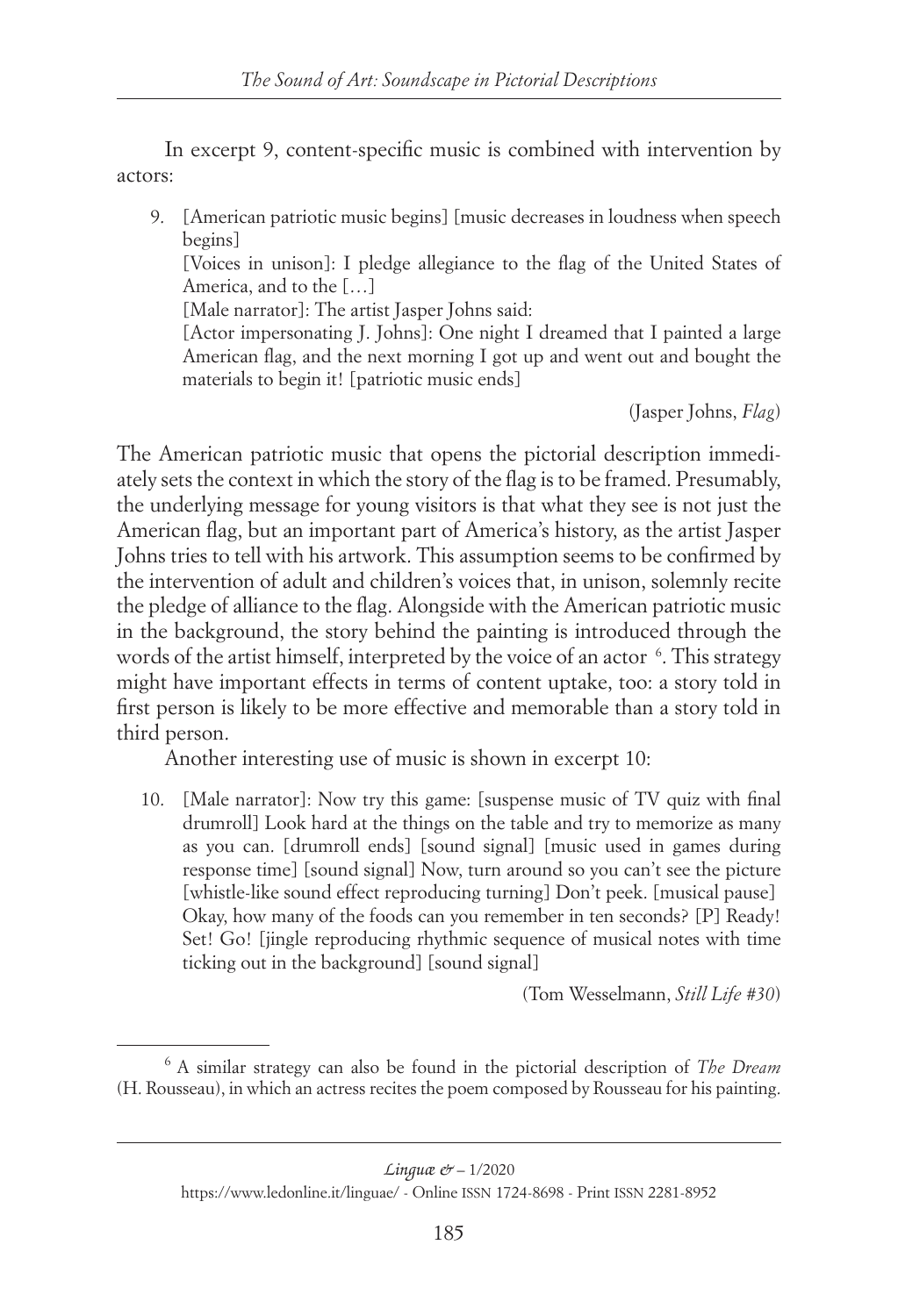In this pictorial description, gamification becomes a strategy to increase involvement with the artwork. The child is prompted to play a memory game, while music reproduces the setting of a game. It is the kind of music we could hear in TV quiz shows, and it changes according to the different phases of the game: suspense music with final drumroll when the game is being explained, then rhythmic but more relaxed music during the memorization phase, and then, in the response phase, a rhythmic jingle accompanied by the sound of time ticking along. A sound signal marks the end of the game and the resuming of 'standard' description. Gamification can be considered another example of edutainment, since children are more likely to learn by playing, and hence are more likely to remember what they learned by associating the game they played to the painting itself.

The following excerpt is characterised by a particular use of music, too:

11. [Male narrator]: Take a few more steps back. [xylophone-like three-note descending scale]  $[\ldots]$ 

 Okay, now walk up closer [xylophone-like three-note ascending scale] and choose one thread of paint.

(Jackson Pollock, *One: Number 31*)

Here, the three-note descending and ascending scales performed by a xylophone (or a similar instrument) have a pragmatic value: they co-occur with invitations to step back from the painting and move closer to the painting 7 . While distance from and closeness to the painting certainly serve educational purposes, the use of musical patterns conveys the idea of fun and game, which definitely make the educational experience more appealing for children.

In excerpt 12, the musical pattern has a different function:

12. [Male narrator]: There's something strange about this place. That's because you've entered into [P] a dream! [harp-like musical pattern for transformation in Disney cartoons]

(Henry Rousseau, *The Dream*)

In this case, the dream-like atmosphere is reproduced by the musical pattern performed by harp (or a similar instrument) often used in Disney cartoons to accompany transformation or the act of entering a surreal dimension. The

<sup>7</sup> The same pattern was also found in *Vir Heroicus Sublimis* (B. Newman) and *The Dream* (H. Rousseau).

[https://www.ledonline.it/linguae/ - Online](https://www.ledonline.it/linguae/) issn 1724-8698 - Print issn 2281-8952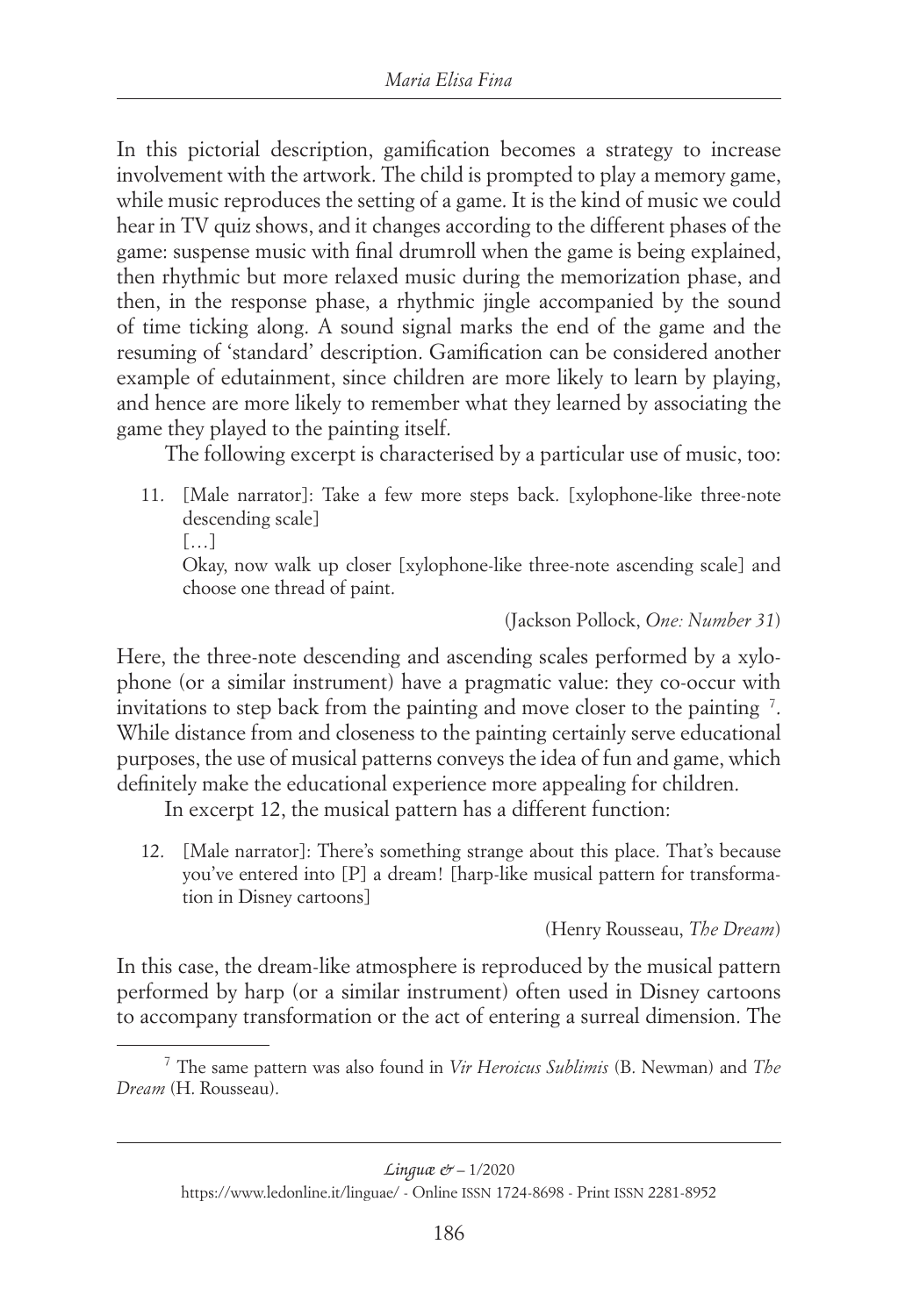scene is enhanced by an impressionistic sound effect which makes the word "dream" sound like a reverberating echo, while a pause before that word further emphasises the concept.

All the analysed pictorial descriptions are characterised by breaks in the narration filled by music playing in the background. Musical pauses may vary from 2 to 6 seconds approximately and they tend to co-occur after questions – especially didactic ones – and invitations to look for something in the painting. The purpose is to avoid information overload, allow the listener enough time to process the content, and prepare for what comes next. Due to space constraints, only two examples are provided:

13. [Male narrator]: In the upper right corner see the string of colorful flags? [musical P] And the little cat face? [cat meowing] [musical P] At the top of the painting, near the center, you might be able to find a woman's honeycolored curls. [musical P] […]

(Gino Severini, *Dynamic Hieroglyphic of the Bal Tabarin*)

14. [Female narrator]: Hey, I think it might be a chair – [musical P] a wooden chair with a tall back! Those brown pieces sticking out could be legs, couldn't they? And pieces of wood on the sides of the seat? [musical P]

(Richard Artschwager, *Splatter Chair*)

In terms of perspective between speech and music, music tends to be louder when the narrator is silent, while loudness tends to decrease when speech resumes. However, especially when content-specific, music is still distinctly audible during speech without compromising clarity.

The excerpts analysed so far have exemplified the use of sounds as part of the soundscape. The following excerpt is probably the most exemplary:

15. [Male narrator]: Now imagine [P] jumping into the scene. [rhythmic energic music performed by drums begins]

You're trudging through the deep [sounds of jungle begin] dark jungle! Carefully, you part the tall ferns in the center. [lion's roar] Aaah! Lions! One of them, with fierce, yellow eyes is staring right at you. Quick – roar back at him! [musical P]

 In the jungle you meet all sorts of beasts. Can you find one that might sound like this? [bird's cry] Yep, there's a bird perched high on a branch of the orange tree… And another up at the top on the left, flapping off with its yellow wings… [sound of flapping wings]

(Henry Rousseau, *The Dream*)

[https://www.ledonline.it/linguae/ - Online](https://www.ledonline.it/linguae/) issn 1724-8698 - Print issn 2281-8952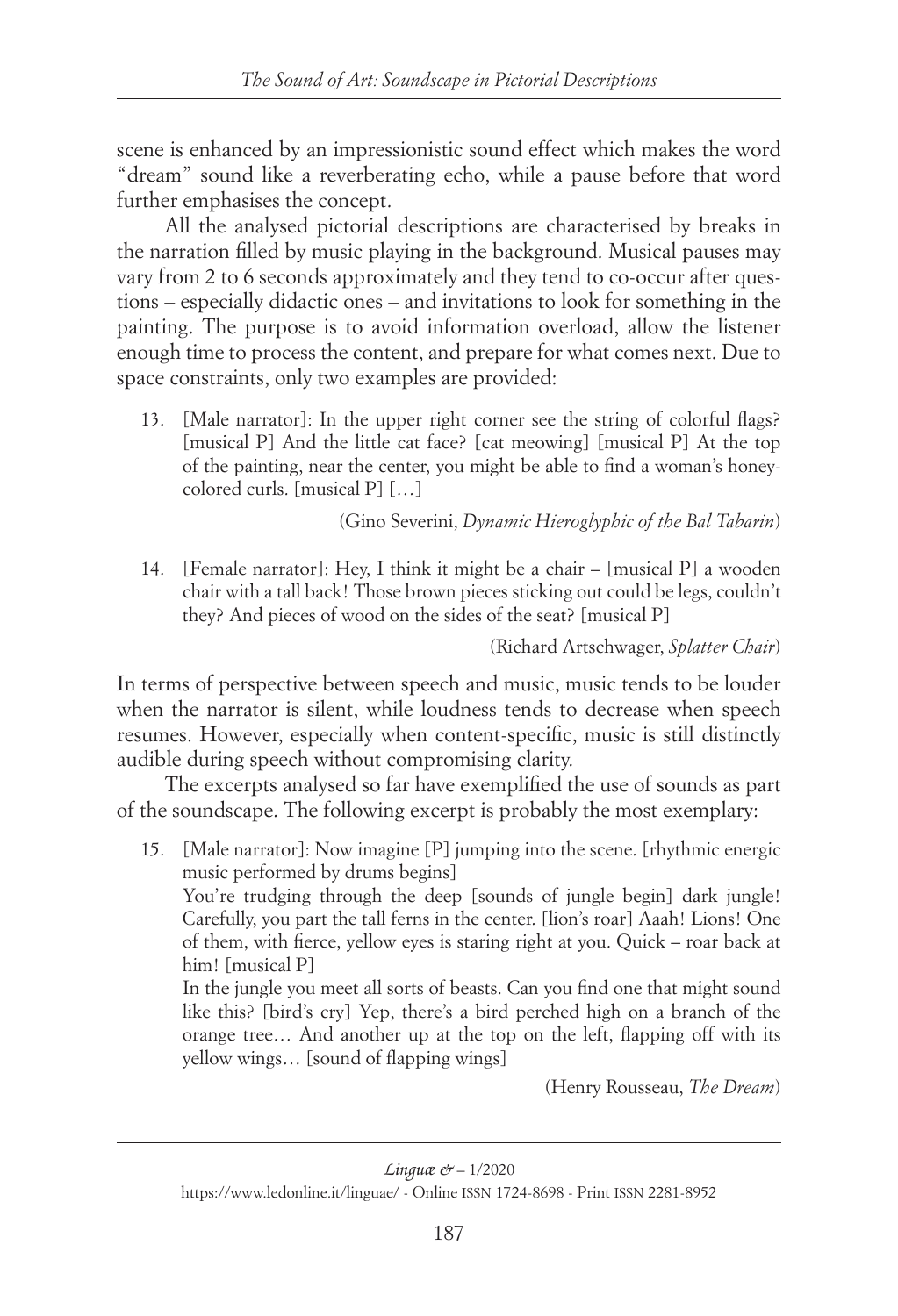This description uses environmental sounds as "immersive triggers" (de Jong 2018) which bring the jungle's fauna to life. The invitation to "jump into the scene" – in which the verb "jump" is emphasised by the preceding short pause – is followed by a vivid description of the forest. The young visitor is not a passive observer but an active participant, as suggested by the utterances "You're trudging through the deep, dark jungle", "you part the tall ferns in the center" or "roar back at him", which cannot be considered actual instructions but rather invitations to *imagine* doing so. The gradual discovery of the animals dwelling in the jungle is marked by sounds reproducing the animals' cries, (lion's roar, bird's cry) or movements (flapping wings). Interestingly, the sounds occur before the animals are mentioned, thus serving as hints about what to look for in the painting. It is also worth noticing that the image of the lion is matched by emotional vocalisation ("Aaah!"), which makes the description more personal and enhances emotional involvement.

The last excerpt we will analyse is the following:

16. [Female narrator]: It's twelve and a half feet long, made up of different colors and patterns and forms – pink, blue, orange, and green stripes. […] These patterns and wooly materials may look familiar. [musical P] [music turns into soft, reverberating sounds similar to a lullaby] Cozy. Like something to curl up in if you're chilly, or cuddle when you're afraid. Something maybe made for a special person by a friend or relative, with work and care and time and love. [musical P]

(Paul M. Kelley, *Untitled*)

In the segment "colors and patterns and forms" each element of the list is marked by a tonic stress that, together with the repetition of the conjunction "and", determines a well-defined rhythm. The same prosodic strategy is repeated at the end of the excerpt, in the segment "with work and care and time and love". We can reasonably argue that such prosodic pattern is not casual but designed to better illustrate the relationship between the colours, patterns and forms of the artwork, and the care, time, and love they are meant to represent. "Sentimental education" (de Jong 2018) is aided here by the lullaby-like music that begins when the narrator starts highlighting the familiar look of the patterns and woolly materials.

In the concluding section, the research question formulated in section 3 will be answered by illustrating the semantic and cognitive relations activated by soundscape.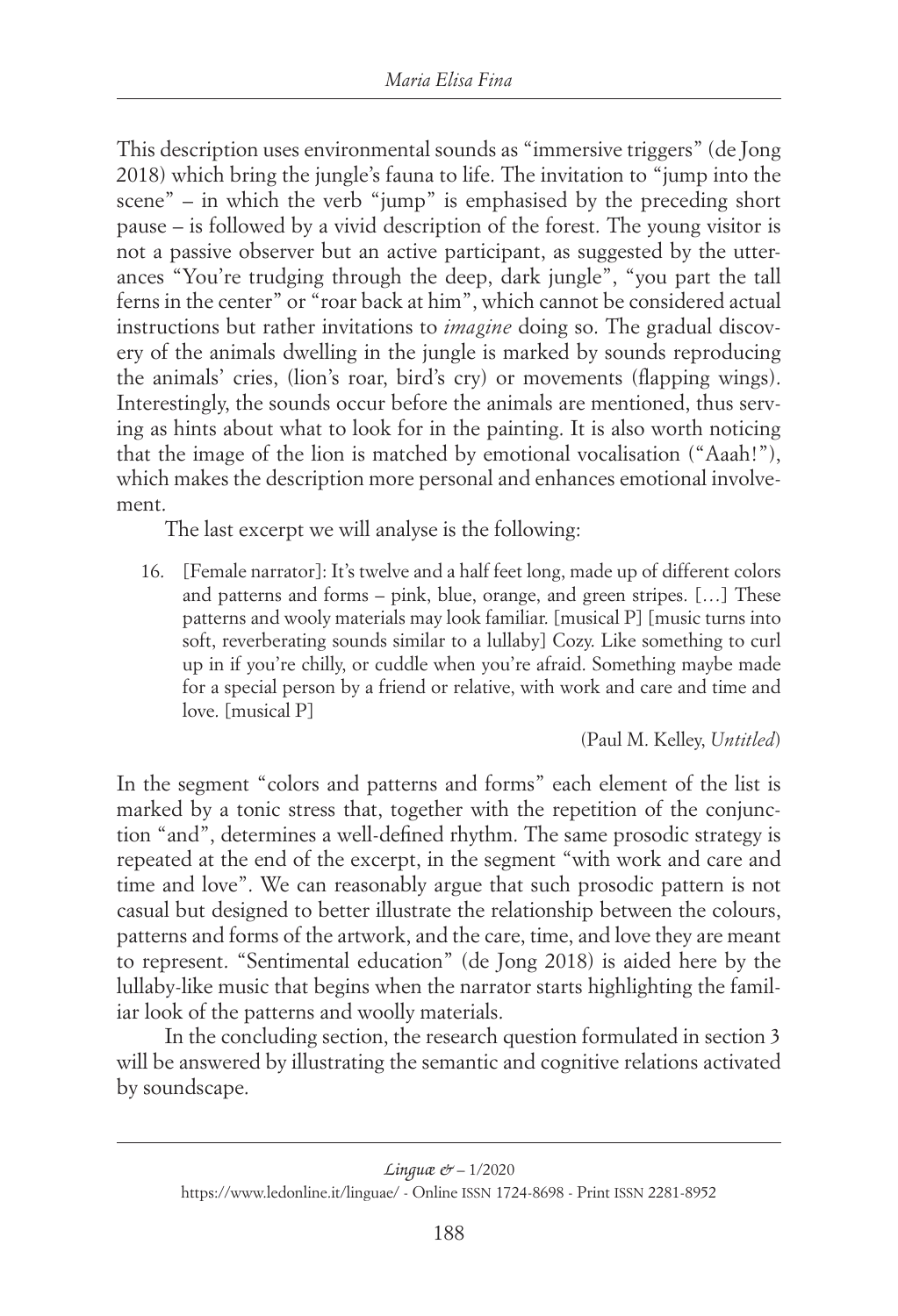### 5. Conclusions

The MoMA pictorial descriptions for children have certainly proved to be complex soundscapes in which speech (intended here as voice and prosody), music and different types of sounds meaningfully combine and interact to create meaning, facilitate content uptake, and generate children's involvement. Such an interactive combination of the different semiotic resources of the soundscape may be said to activate relations at two interrelated levels: semantic and cognitive.

Semantic relations basically concern the way soundscape shapes the description of the artwork for the specific target audience. The analysis suggests that soundscape is exploited to its full potential to make the implicit explicit, to shed light on what is not immediately retrievable, to bring to life the story behind the artwork, and to make the meaning of the artwork manifest and accessible to children. To this purpose, content-specific music and sounds are often embedded in the recorded descriptions to create a vivid picture of what is depicted or represented in the artwork, just as actors and children are involved in the description to clarify more complex aspects in a non-didactic way. Dramatization and gamification are only a small part of the pictorial description script. Dramatization usually occurs at the beginning, presumably to catch the child's attention and raise interest, while game activities usually come at the end of the description and provide children with opportunities to interact with the artwork. The in-between narration or description provided by the main narrator focuses on the key aspects of the artwork and its general meaning, which the young listeners are encouraged to identify, observe and reflect on by means of questions and invitations. Although frequently used, edutainment does *not* seem to occur at the expense of the educational function of the art experience; and it is here that cognitive relations come into play.

The educational function of art is preserved thanks to the cognitive relations activated by soundscape-related strategies. Didactic questions, invitations (to observe, to reduce or increase distance from the artwork, to think, etc.) but also the gamification strategy require active engagement in the art experience, just as the exploration of the artwork as the child's own discovery – as opposed to the lecturing approach – continuously stimulates the child's observation skills and critical thinking. Furthermore, extra-verbal features, such as music and sounds, or the effective use of voice and prosody, make the tasks appealing and encourage active participation.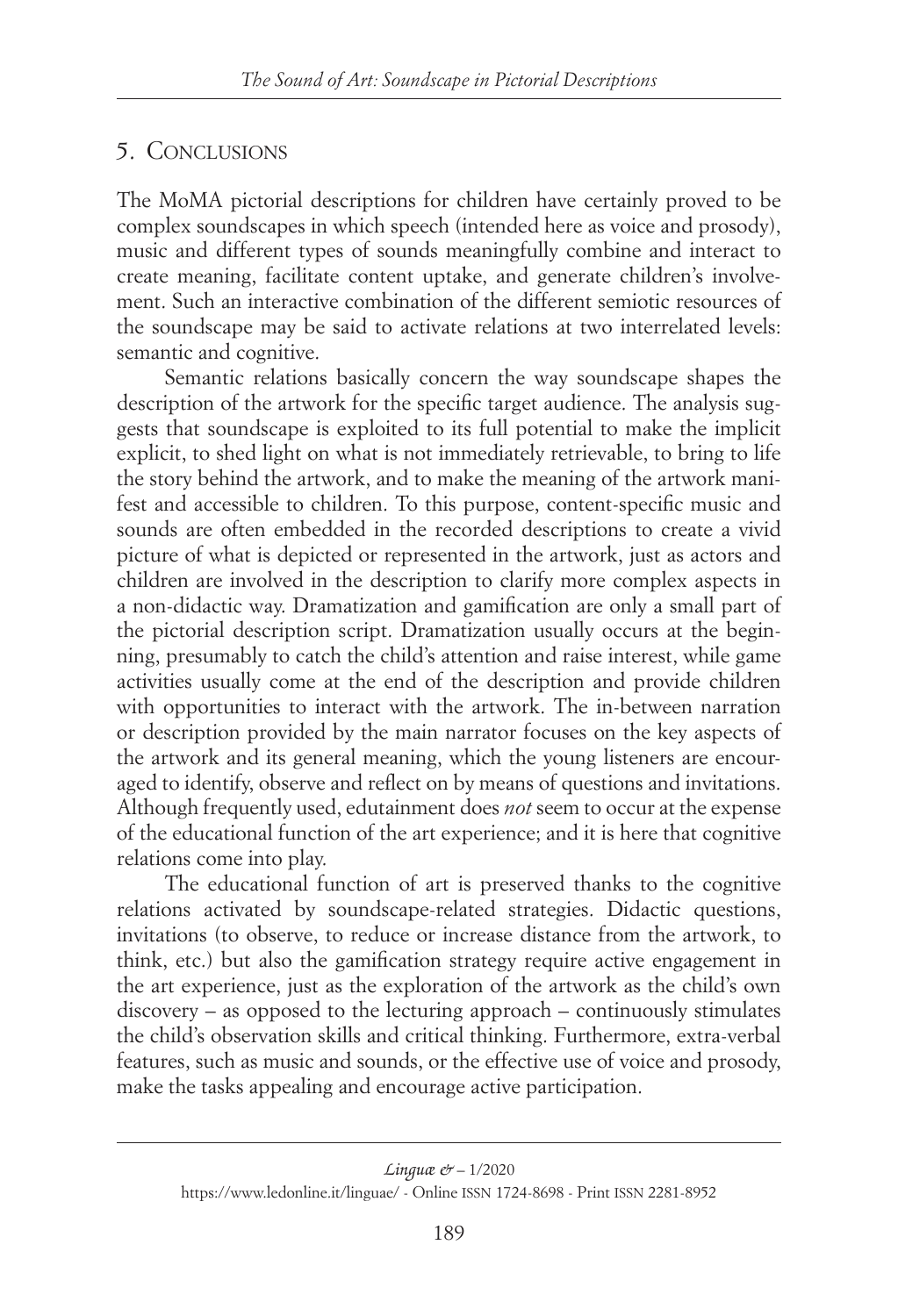From a wider perspective, this study opens up questions about the role that soundscape may play in increasing accessibility and inclusiveness in museum communication. Such role can only be investigated by means of cognitive studies aimed at measuring the actual effectiveness of soundscapebased communication in children's museum experience. The study this essay presents is mainly descriptive and only draws hypotheses about the possible effects that soundscape strategies may have on children; but it also sets the ground for defining analytical criteria and formulating research questions for future cognitive studies.

#### **REFERENCES**

- Bubaris, Nikos. 2014. "Sound in Museums Museums in Sound". *Museum Management and Curatorship* 29 (4): 391-402. doi: 10.1080/09647775.2014.934049.
- Cluett, Seth. 2014. "Ephemeral, Immersive, Invasive: Sound as Curatorial Theme 1966-2013". In *Multisensory Museum: Crossdisciplinary Perspectives on Touch, Sound, Smell, Memory, and Space*. Ed. by Nina Levant and Alvaro Pascual-Leone, 109-18. New York: AltaMira.
- Crook, Tim. 1999. *Radio Drama Theory and Practice*. London: Routledge.
- de Jong, Steffi. 2018. "Sentimental Education: Sound and Silence at History Museums". *Museum & Society* 16: 88-106.
- Fina, M. Elisa. 2018*. Investigating Effective Audio Guiding: A Multimodal Analysis of the Genre in Italian and English*. Roma: Carocci.
- Francesconi, Sabrina. 2014. *Reading Tourism Texts: A Multimodal Analysis*. Bristol: Channel View Publications.
- Kannenberg, John. 2016. "Listening to Museums: Sound Mapping towards a Sonically Inclusive Museology". *Museological Review* 20: 6-17.
- Neves, Josélia. 2012. "Multi-Sensory Approaches to (Audio) Describing Visual Art". In *Multidisciplinarity in Audiovisual Translation*. Ed. by Rosa Agost *et al.*, Special Issue of *MonTi* 4: 277-94.
- Neves, Josélia. 2016. "Enriched Descriptive Guides: A Case for Collaborative Meaning-making in Museums". *Cultus* 9 (2): 137-54.
- Tilden, Freeman. 1977. *Interpreting Our Heritage*. 3rd ed. Chapel Hill: University of North Carolina Press.
- van Leeuwen, Theo. 1999. *Music, Sounds*. London: Macmillan.

[https://www.ledonline.it/linguae/ - Online](https://www.ledonline.it/linguae/) issn 1724-8698 - Print issn 2281-8952